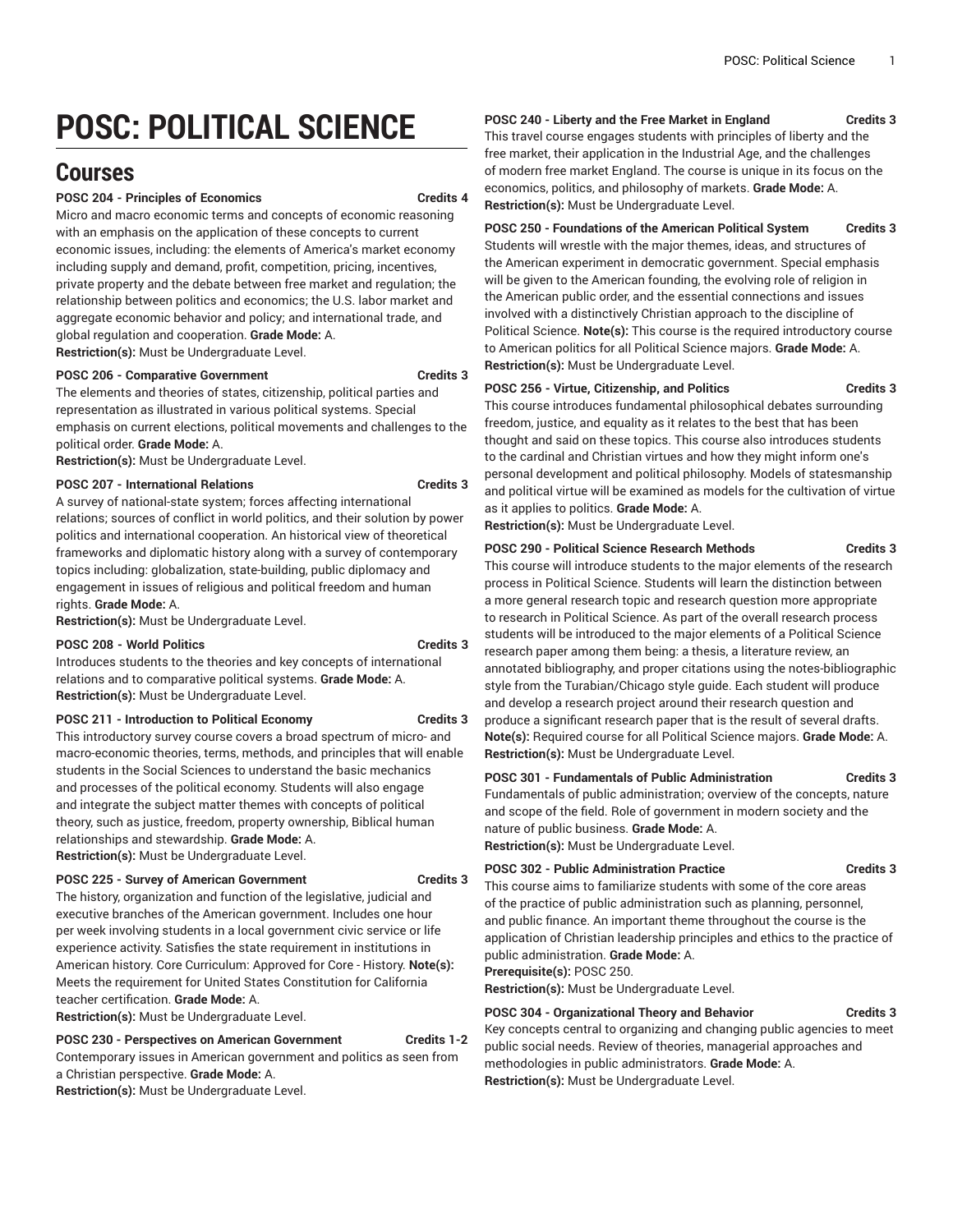#### **POSC 306 - Public Policy Credits 3**

An analysis of public policy process and the political context of its formation. Systematic review of the diverse financial systems in making and implementing public policy. **Grade Mode:** A. **Restriction(s):** Must be Undergraduate Level.

#### **POSC 308 - Foreign Policy and Diplomacy Credits 3**

Examines the history of US foreign policy; foreign policy processes and theories; key global organizations; and comparative foreign policies of world powers. **Grade Mode:** A.

**Prerequisite(s):** POSC 208.

**Restriction(s):** Must be Undergraduate Level.

#### **POSC 309 - National Security Strategy and Military Affairs Credits 3**

Introduces the Western way of war and the basic theories of key military strategists; explores contemporary problems in national security strategy such as WMD and cyberwar; and evaluates questions of just war and pacifism, and the ethics of modern military technology, from a Christian perspective. **Grade Mode:** A.

**Prerequisite(s):** POSC 208.

**Restriction(s):** Must be Undergraduate Level.

#### **POSC 310 - Student Government Practicum Credit 1**

The organization and function of student government at the university level; parliamentary procedure, committee work and similarity to state and national legislative government. **Note(s):** May be taken for a total multiple times for credit (limited to Biola Associated Students Council and Senate members; students working for Associated Students for an hourly wage may not enroll). **Grade Mode:** A.

**Restriction(s):** Must be Undergraduate Level.

**Repeat Limit (total number of credits):** 4.

#### **POSC 317 - Politics of Global Terrorism Credits 3**

Explores the nature, origins, and history of modern terrorism; the motivations, organizations, and tactics of its perpetrators; and governmental responses to terrorism and related civil liberties and ethical issues. **Grade Mode:** A.

**Restriction(s):** Must be Undergraduate Level.

### **POSC 320 - The American Presidency Credits 3**

Historical development of the office of the presidency; formal and informal powers of the president in executive, legislative, judicial, military, diplomatic and political areas. Studies in contemporary and historic presidential biography and critical issues. **Grade Mode:** A. **Prerequisite(s):** POSC 250.

**Restriction(s):** Must be Undergraduate Level.

#### **POSC 350 - Political Philosophy – Ancient Credits 3**

A study of selected works of ancient and medieval political philosophy. Emphasis on such writers as Plato, Aristotle, Hebrew Scripture, Early Church Fathers and Augustine. Careful reading in primary sources, class discussion and written interpretation. **Grade Mode:** A.

**Prerequisite(s):** POSC 250 or POSC 256.

### **Restriction(s):** Must be Undergraduate Level.

#### **POSC 351 - Political Philosophy – Modern Credits 3**

A study of selected works of Renaissance and modern political philosophy. Emphasis on such writers as Aquinas, Machiavelli, Hobbes, Locke, Rousseau, Kant, Nietzsche and others. Careful reading in primary sources, class discussion and written interpretation. **Grade Mode:** A. **Prerequisite(s):** POSC 250 or POSC 256.

**Restriction(s):** Must be Undergraduate Level.

#### **POSC 360 - Economic History of the United States Credits 3**

Growth and development of the American economy from the Colonial period to contemporary times. Emphasis on such dynamic factors as political, social, legal, technological and international developments affecting changes in agriculture, transportation, communication, commerce, industry and finance. **Grade Mode:** A. **Restriction(s):** Must be Undergraduate Level.

#### **POSC 365 - Wealth and Justice Credits 3**

Examines the moral, pragmatic, religious and philosophic arguments for democratic capitalism. Explores the rise of the free enterprise system, and evaluates what it assumes about human nature, society, the means of production, and the possibilities (and limits) of public policy. Connects these foundational arguments to Scripture on dignity and work, the economy, private property, theft, and pressing public policy issues. **Grade Mode:** A.

**Prerequisite(s):** POSC 211.

**Restriction(s):** Must be Undergraduate Level.

### **POSC 400 - Political Parties and the Electoral Process Credits 3**

Analysis of the history, philosophy, organization and functioning of America's political parties. The mechanics of the electoral process including issue formation and campaign strategy, organization development, redistricting, polling, campaign financing. **Grade Mode:** A. **Restriction(s):** Must be Undergraduate Level.

#### POSC 406 - Legislation **Credits 3**

The mechanical rules, procedures and customs in the making of laws in American government. **Grade Mode:** A.

**Restriction(s):** Must be Undergraduate Level.

#### **POSC 407 - International Organizations and Political Economy Credits 3**

An overview of historical developments and current trends in international cooperation. Emphasis on League of Nations and United Nations history, structure, functions and assessment. A survey of current trends in global trade, development, international regulation and dispute resolution, NGO's and informal networks influencing the global political economy. **Grade Mode:** A.

**Restriction(s):** Must be Undergraduate Level.

#### **POSC 409 - Strategic Intelligence Credits 3**

Examines the US intelligence community and the intelligence process, and provides students with introductory critical thinking and creative problem solving skills that are useful to intelligence professionals. Explores differences among foreign intelligence services, including cultural factors, and encourages reflection from the Christian perspective on ethical issues in intelligence. **Grade Mode:** A.

**Prerequisite(s):** POSC 308 or POSC 309. **Restriction(s):** Must be Undergraduate Level.

#### **POSC 410 - American Constitutional Law Credits 3**

An examination of the principles of the American Constitutional system looking primarily at U.S. Supreme Court decisions and the historical development of Constitutional Law. Attention also given to the judicial branch and its role in American government and politics, particularly its continuing interpretation of the U.S. Constitution as the framework for American democracy. **Grade Mode:** A.

**Restriction(s):** Must be Undergraduate Level.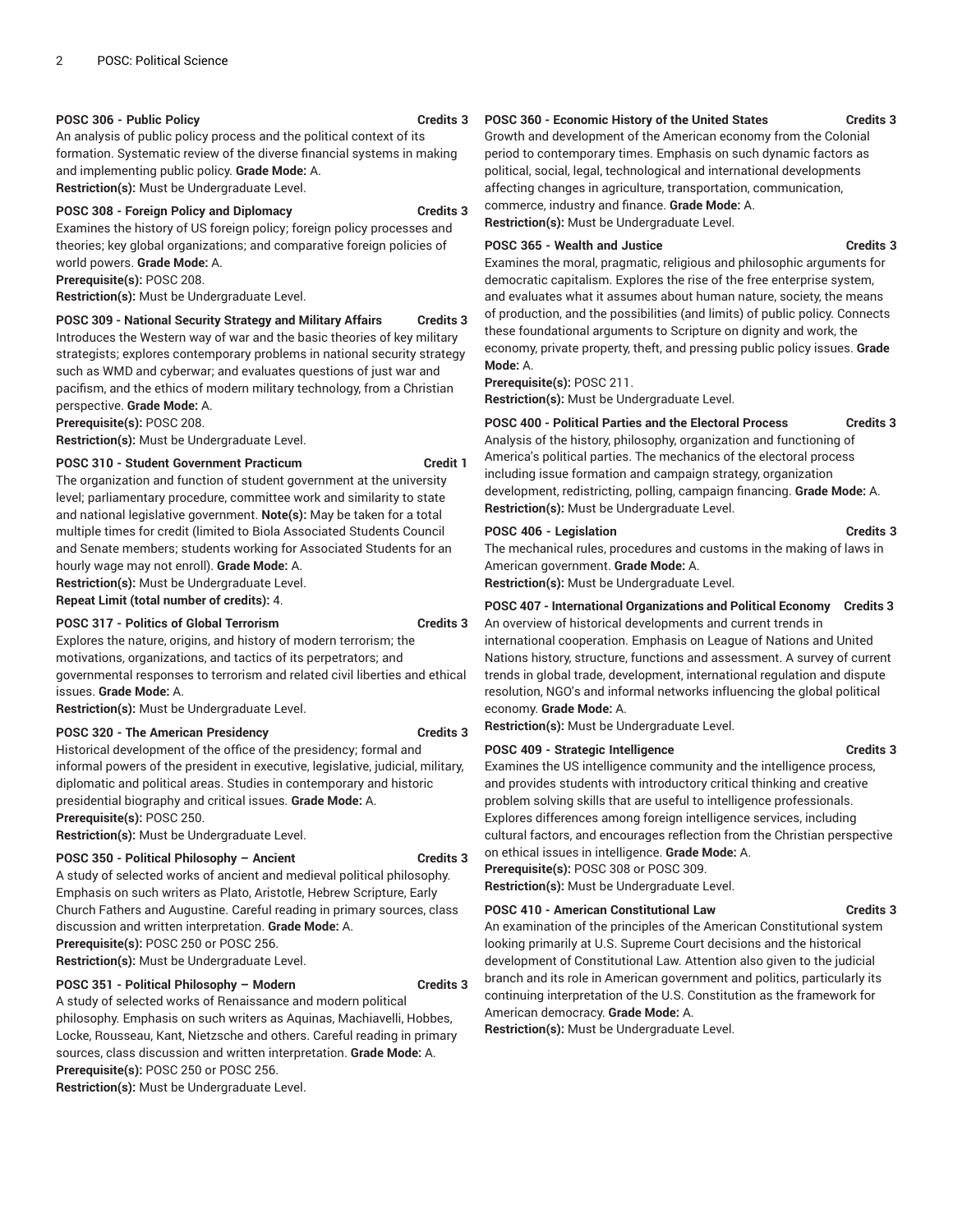#### **POSC 415 - Human Rights: Justice and Foreign Policy Credits 3**

International human rights law and public policy, including treaties, monitoring bodies, and international and regional protective systems. The course analyzes the political and theological resources for framing justice and human rights. Also, the course situates human rights in the larger international movement to secure basic rights and freedoms for all, as well as examines critical secular and religious voices. **Grade Mode:** A. **Restriction(s):** Must be Undergraduate Level.

#### **POSC 420 - Courts and Public Policy Credits 3**

Examination of the formation of the judiciary in the U.S. and nature of judicial power. Key Supreme Court decisions. Interpreting the Constitution. Separation of powers. Courts as shapers of public policy. **Grade Mode:** A.

**Restriction(s):** Must be Undergraduate Level.

#### **POSC 430 - Church and State Relations Credits 3**

An examination of the historic and current understanding of the relationship between religious beliefs and practices and civil government and law in the United States. Topics could include the First Amendment, Supreme Court rulings, the relevance of the country's founders, prayer in school, and displaying the Ten Commandments in public places. **Grade Mode:** A.

**Restriction(s):** Must be Undergraduate Level.

#### **POSC 453 - The Islamic City Credits 3**

History of urbanization in the Islamic world. Uniqueness of Islamic cities in world history. Multidisciplinary approach to urban history and urban studies. **Grade Mode:** A.

**Restriction(s):** Must be Undergraduate Level.

#### **POSC 454 - Arab-Israeli Conflict Credits 3**

Focusing on Jerusalem, students will study the diplomatic and political history of the conflict between the Palestinians and Israelis. Emphasis on Christian Zionism, political Islam, and international relations. Depending on the students in the class, position papers will be used either in simulated negotiations or panel discussions. **Grade Mode:** A. **Restriction(s):** Must be Undergraduate Level.

#### **POSC 455 - History of Israel and Zionism Credits 3**

Focusing on Jerusalem, students will study the diplomatic and political history of the conflict between the Palestinians and Israelis. Emphasis on Christian Zionism, political Islam, and international relations. Depending on the students in the class, position papers will be used either in simulated negotiations or panel discussions. **Grade Mode:** A. **Restriction(s):** Must be Undergraduate Level.

#### **POSC 456 - Muslim, Jewish and Christian Relations Credits 3**

History of Muslim, Jewish and Christian relations. Multidisciplinary approach. Questions of church and state, morality, Scripture. **Grade Mode:** A.

**Restriction(s):** Must be Undergraduate Level.

#### POSC 465 - Integration Seminar **Credits 3**

Issues in the contemporary world addressed from an interdisciplinary social science and biblical perspective. **Grade Mode:** A. **Restriction(s):** Must be Undergraduate Level.

### **POSC 470 - Political Science Research and Writing Credits 3**

Research and writing for Political Science majors (Political Science or Public Administration concentration). In-depth research of original sources and/or empirical studies, culminating in the development of a research paper. Special studies in public administration for majors utilizing the techniques of problem solving, research and effective communication and writing. **Grade Mode:** A.

**Restriction(s):** Must be Junior Class, or Senior Class; and Undergraduate Level.

#### **POSC 480 - Studies in Political Science Credits 1-3**

Specialized study in political science in such areas as American government, the U.S. Constitution, legislation, state and local government, foreign affairs, international relations, the Arab- Israel conflict, political theory, comparative governments, the American presidency, the citizen and the law, political parties, law and public administration. **Note(s):** May be taken for a total of 12 credits with different content. **Grade Mode:** A.

**Restriction(s):** Must be Undergraduate Level.

**Repeat Limit (total number of credits):** 12.

#### POSC 485 - Public Law **Credits 3**

Function of law in protecting the public's interest in preserving the environment. Environmental laws, administrative action, freedom of information, air and water quality, noise pollution, solid waste, pesticides, land use, zoning, energy and agency decision making. **Grade Mode:** A. **Prerequisite(s):** BUSN 361.

**Restriction(s):** Must be Junior Class, or Senior Class; and Undergraduate Level.

#### **POSC 486 - Personnel and Human Resources Management Credits 3**

Government personnel systems, merit concepts, classification, compensation, training, examinations, organizations, labor relations and collective bargaining. **Grade Mode:** A.

**Prerequisite(s):** POSC 225, POSC 301, POSC 485. **Restriction(s):** Must be Undergraduate Level.

### **POSC 488 - Internship and Research Project Credits 9**

Provides an opportunity to complete an internship and a research project in a public agency. Project consists of identification and analysis, with guidance, of a chosen area in public organization. **Grade Mode:** A. **Restriction(s):** Must be Undergraduate Level.

#### **POSC 490 - Internship in Political Science Credits 1-9**

In-service training and internship experience in various government and non-government agencies and organizations. **Note(s):** Special approval required; may be taken for a total of 9 credits with different content. **Grade Mode:** A.

**Restriction(s):** Must be Undergraduate Level. **Repeat Limit (total number of credits):** 9.

### **POSC 495 - Honors Seminar in Political Science I Credits 3**

First semester of a year-long independent research project for political science majors culminating in an honors thesis. First semester: reading and research under supervision. **Grade Mode:** A.

**Restriction(s):** Must be Junior Class, or Senior Class; and Undergraduate Level.

#### **POSC 496 - Honors Seminar in Political Science II Credits 3**

Second semester of a year-long independent research project for political science majors culminating in an honors thesis. Drafting and writing final paper. **Grade Mode:** A.

#### **Prerequisite(s):** POSC 495.

**Restriction(s):** Must be Junior Class, or Senior Class; and Undergraduate Level.